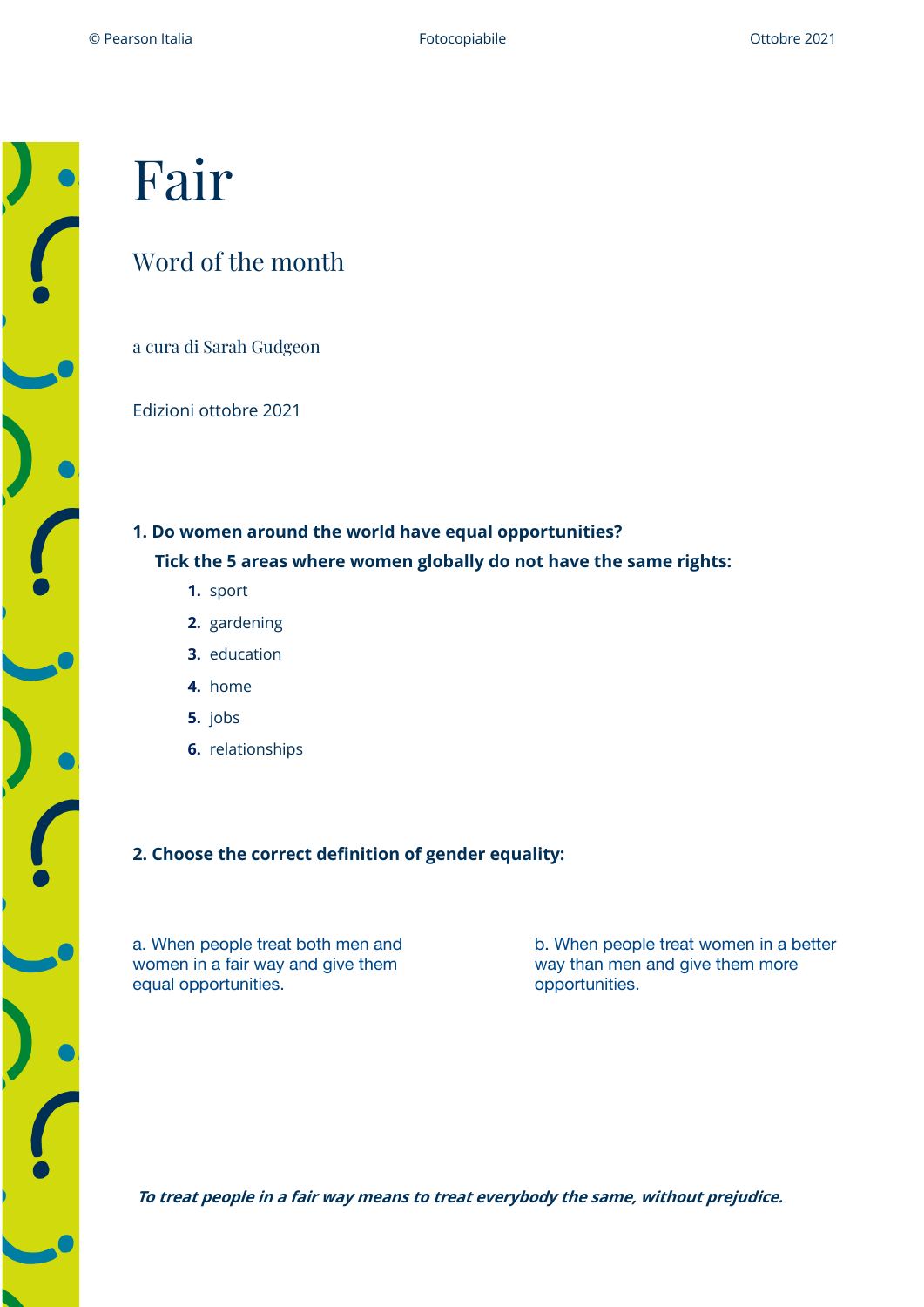## **3. Complete the sentence.**

Employers must treat all their employees, men and women, in a \_\_\_\_\_\_\_\_\_\_\_way.

### **4. Tick four examples of employers treating female workers in a way that is not fair.**

- a. Paying female employees, a lower salary
- b. Not giving female employees a promotion
- c. Paying male and female employees the same salary.
- d. Choosing a man for a job and not a woman with the same experience.
- e. Being angry when women become pregnant

### **5. Tick the synonyms of 'fair'. There is one extra word.**

- **1.** equal
- **2.** just
- **3.** right
- **4.** legitimate
- **5.** wrong
- **6.** unprejudiced.

**6. Write a slogan to promote the fair treatment of women around the world.**